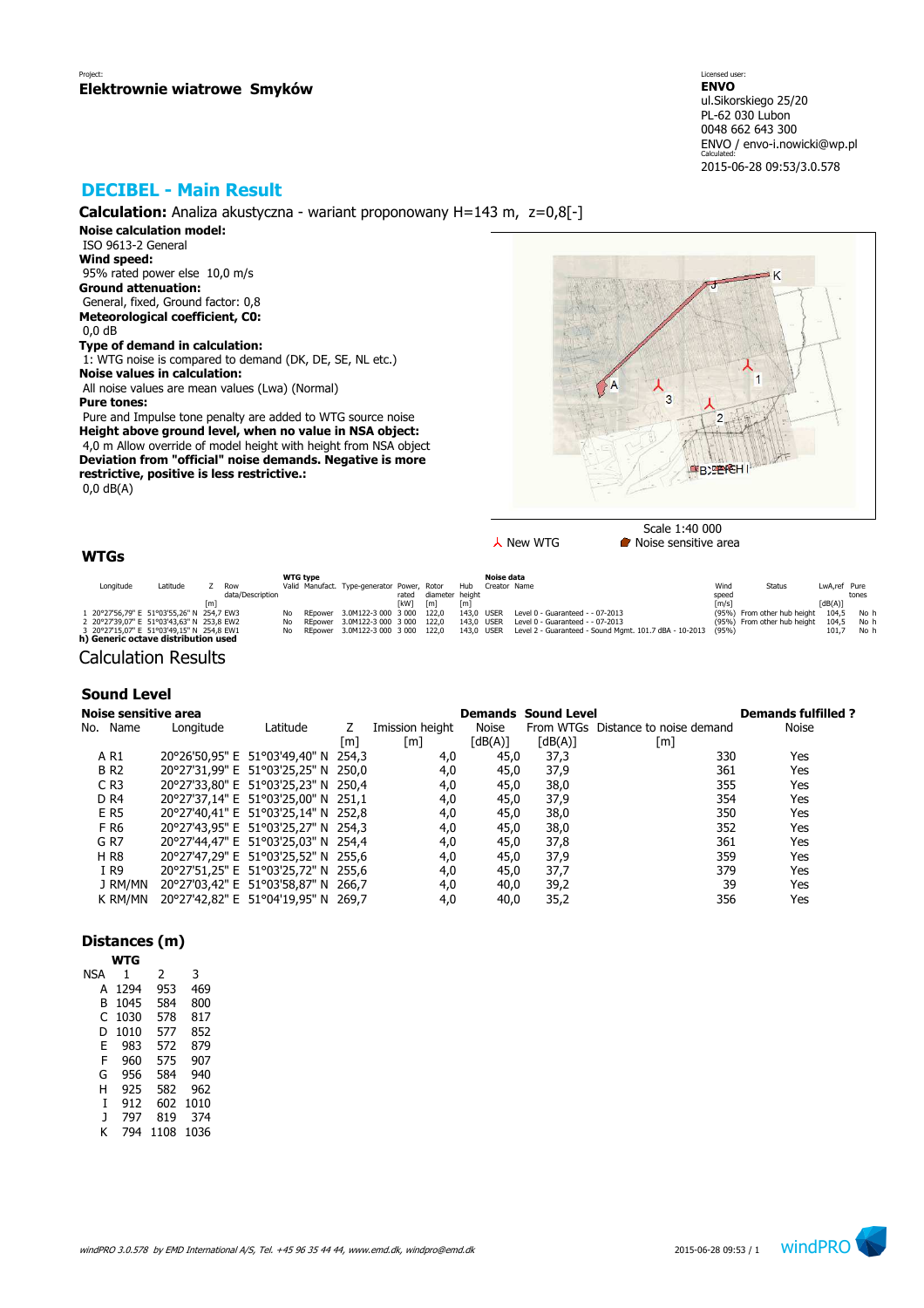### **DECIBEL - Detailed results**

**Calculation:** Analiza akustyczna - wariant proponowany H=143 m, z=0,8[-]**Noise calculation model:** ISO 9613-2 General 10,0 m/s Assumptions

Calculated  $L(DW) = LWA$ , ref + K + Dc - (Adiv + Aatm + Agr + Abar + Amisc) - Cmet (when calculated with ground attenuation, then  $Dc = D$ omega)

| LWA,ref: | Sound pressure level at WTG                        |
|----------|----------------------------------------------------|
| К:       | Pure tone                                          |
| Dc:      | Directivity correction                             |
| Adiv:    | the attenuation due to geometrical divergence      |
| Aatm:    | the attenuation due to atmospheric absorption      |
| Agr:     | the attenuation due to ground effect               |
| Abar:    | the attenuation due to a barrier                   |
| Amisc:   | the attenuation due to miscellaneous other effects |
| Cmet:    | Meteorological correction                          |

### Calculation Results

#### **Noise sensitive area: A R1**

| <b>WTG</b> |         |                                                                                   | 95% rated power |                         |                  |                |                  |         |      |      |         |
|------------|---------|-----------------------------------------------------------------------------------|-----------------|-------------------------|------------------|----------------|------------------|---------|------|------|---------|
|            |         | No. Distance Sound distance Calculated LwA,ref Dc Adiv Aatm Agr Abar Amisc A Cmet |                 |                         |                  |                |                  |         |      |      |         |
|            | [m]     | [m]                                                                               | [dB(A)]         | $[dB(A)]$ $[dB]$ $[dB]$ |                  | [dB] [dB] [dB] |                  |         | [dB] | [dB] | [dB]    |
|            | 1 2 9 4 | 1 302                                                                             | 27.78           |                         | 104.5 0.00 73.29 |                | $\sim$ 100 $\mu$ | $-0.00$ | 0.00 |      | $-0.00$ |
| 2          | 953     |                                                                                   | 963 31.13       |                         | 104,5 0,00 70,68 |                | $\sim 100$       | $-0.00$ | 0.00 |      | $-0.00$ |
| 3          | 469     |                                                                                   | 490 35.42       |                         | 101.7 0.00 64.80 |                | $\sim 100$       | $-0.00$ | 0.00 |      | $-0.00$ |

Sum 37,31

- Data undefined due to calculation with octave data

#### **Noise sensitive area: B R2**

| <b>WTG</b> |         |                                                                                   | 95% rated power |                         |                  |                          |                |      |           |
|------------|---------|-----------------------------------------------------------------------------------|-----------------|-------------------------|------------------|--------------------------|----------------|------|-----------|
|            |         | No. Distance Sound distance Calculated LwA,ref Dc Adiv Aatm Agr Abar Amisc A Cmet |                 |                         |                  |                          |                |      |           |
|            | [m]     | [m]                                                                               | [dB(A)]         | $[dB(A)]$ $[dB]$ $[dB]$ |                  |                          | [dB] [dB] [dB] | [dB] | [dB] [dB] |
|            | 1 0 4 5 | 1 0 5 5                                                                           | 30,14           | 104.5 0.00 71.46        |                  | $\overline{\phantom{a}}$ | $-0.00$        | 0.00 | $-0.00$   |
| 2          | 584     |                                                                                   | 602 36.12       |                         | 104.5 0.00 66.59 | $\overline{\phantom{a}}$ | $-0.00$        | 0.00 | $-0.00$   |
| 3          | 808     |                                                                                   | 821 30.06       |                         | 101,7 0,00 69,29 | $\sim$                   | $-0.00$        | 0.00 | $-0.00$   |
|            |         |                                                                                   |                 |                         |                  |                          |                |      |           |

Sum 37,88

- Data undefined due to calculation with octave data

### **Noise sensitive area: C R3**

| <b>WTG</b> |         |                                                                                   | 95% rated power |                         |                  |                          |         |      |                          |         |
|------------|---------|-----------------------------------------------------------------------------------|-----------------|-------------------------|------------------|--------------------------|---------|------|--------------------------|---------|
|            |         | No. Distance Sound distance Calculated LwA,ref Dc Adiv Aatm Agr Abar Amisc A Cmet |                 |                         |                  |                          |         |      |                          |         |
|            | [m]     | [m]                                                                               | [dB(A)]         | $[dB(A)]$ $[dB]$ $[dB]$ |                  | $[dB]$ $[dB]$ $[dB]$     |         | [dB] | [dB]                     | [dB]    |
|            | 1 0 3 0 | 1 040                                                                             | 30,30           |                         | 104.5 0.00 71.34 | $\overline{\phantom{a}}$ | $-0.00$ | 0.00 | $\overline{\phantom{a}}$ | 0.00    |
| 2          | 578     |                                                                                   | 595 36.24       |                         | 104,5 0,00 66,49 | $\overline{\phantom{a}}$ | $-0.00$ | 0.00 |                          | $-0.00$ |
| 3          | 824     |                                                                                   | 836 29,86       |                         | 101,7 0,00 69,45 | $\sim$                   | $-0.00$ | 0.00 |                          | $-0.00$ |

Sum 37,96

- Data undefined due to calculation with octave data

|            | Noise sensitive area: D R4 |                                                                              |                 |         |      |                  |                          |               |         |      |      |         |  |
|------------|----------------------------|------------------------------------------------------------------------------|-----------------|---------|------|------------------|--------------------------|---------------|---------|------|------|---------|--|
| <b>WTG</b> |                            |                                                                              | 95% rated power |         |      |                  |                          |               |         |      |      |         |  |
|            |                            | No. Distance Sound distance Calculated LwA,ref Dc Adiv Aatm Agr Abar Amisc A |                 |         |      |                  |                          |               |         |      |      | Cmet    |  |
|            | [m]                        | [m]                                                                          | [dB(A)]         | [dB(A)] | [dB] | [dB]             |                          | $[dB]$ $[dB]$ | [dB]    | [dB] | [dB] | [dB]    |  |
|            | 1 0 1 0                    | 1 0 2 0                                                                      | 30,51           |         |      | 104,5 0,00 71,17 |                          |               | $-0.00$ | 0.00 |      | $-0,00$ |  |
| 2          | 577                        | 594                                                                          | 36,26           |         |      | 104,5 0,00 66,47 | $\overline{\phantom{a}}$ |               | $-0.00$ | 0.00 |      | $-0,00$ |  |
| 3          | 861                        | 872                                                                          | 29,41           |         |      | 101,7 0,00 69,81 |                          | $\sim$        | $-0.00$ | 0.00 |      | $-0.00$ |  |
|            |                            |                                                                              |                 |         |      |                  |                          |               |         |      |      |         |  |

Sum 37,94

- Data undefined due to calculation with octave data

# **Noise sensitive area: E R5**

| WTG |     |                                                                                   | 95% rated power                                                                                                                                                                  |  |  |  |                                |         |
|-----|-----|-----------------------------------------------------------------------------------|----------------------------------------------------------------------------------------------------------------------------------------------------------------------------------|--|--|--|--------------------------------|---------|
|     |     | No. Distance Sound distance Calculated LwA,ref Dc Adiv Aatm Agr Abar Amisc A Cmet |                                                                                                                                                                                  |  |  |  |                                |         |
|     | [m] | l m I                                                                             | $\lceil dB(A) \rceil$ $\lceil dB(A) \rceil$ $\lceil dB \rceil$ $\lceil dB \rceil$ $\lceil dB \rceil$ $\lceil dB \rceil$ $\lceil dB \rceil$ $\lceil dB \rceil$ $\lceil dB \rceil$ |  |  |  |                                |         |
|     | 983 |                                                                                   | 993 30.80                                                                                                                                                                        |  |  |  | 104.5 0.00 70.94 - - 0.00 0.00 | $-0.00$ |

To be continued on next page...

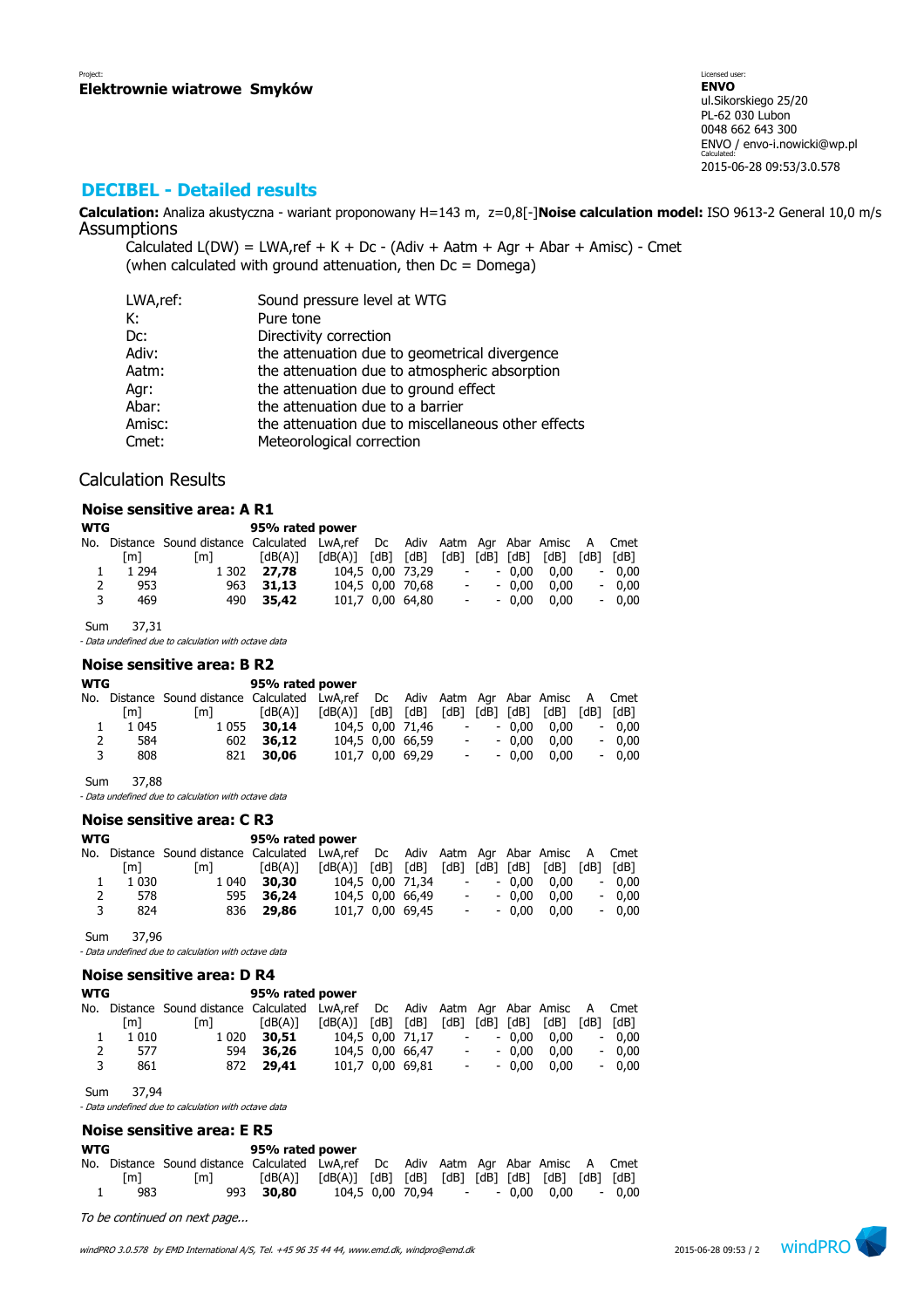# **DECIBEL - Detailed results**

**Calculation:** Analiza akustyczna - wariant proponowany H=143 m, z=0,8[-]**Noise calculation model:** ISO 9613-2 General 10,0 m/s ...continued from previous page

| <b>WTG</b> |     |                                                                                   | 95% rated power |                   |                  |                     |                    |         |      |      |         |
|------------|-----|-----------------------------------------------------------------------------------|-----------------|-------------------|------------------|---------------------|--------------------|---------|------|------|---------|
|            |     | No. Distance Sound distance Calculated LwA,ref Dc Adiv Aatm Agr Abar Amisc A Cmet |                 |                   |                  |                     |                    |         |      |      |         |
|            | [m] | [m]                                                                               | [dB(A)]         | [dB(A)] [dB] [dB] |                  | [dB] [dB] [dB] [dB] |                    |         |      | [dB] | [dB]    |
|            | 572 | 589                                                                               | 36,35           |                   | 104.5 0.00 66.40 |                     | $\sim 100$         | $-0.00$ | 0.00 |      | $-0.00$ |
| 3          | 891 |                                                                                   | 902 29,05       |                   | 101.7 0.00 70.10 |                     | <b>All Control</b> | - 0.00  | 0.00 |      | $-0.00$ |

Sum 38,01

- Data undefined due to calculation with octave data

### **Noise sensitive area: F R6**

| WTG |     |                                                                               | 95% rated power |                         |                  |                          |            |                |      |      |         |
|-----|-----|-------------------------------------------------------------------------------|-----------------|-------------------------|------------------|--------------------------|------------|----------------|------|------|---------|
| No. |     | Distance Sound distance Calculated LwA,ref Dc Adiv Aatm Agr Abar Amisc A Cmet |                 |                         |                  |                          |            |                |      |      |         |
|     | [m] | [m]                                                                           | [dB(A)]         | $[dB(A)]$ $[dB]$ $[dB]$ |                  |                          |            | [dB] [dB] [dB] | [dB] | [dB] | [dB]    |
| ı   | 960 |                                                                               | 970 31.06       |                         | 104.5 0.00 70.73 |                          | $\sim 100$ | $-0.00$        | 0.00 |      | $-0.00$ |
| 2   | 575 | 592                                                                           | 36,30           |                         | 104.5 0.00 66.44 | $\overline{\phantom{a}}$ |            | $-0.00$        | 0.00 |      | $-0.00$ |
| 3   | 927 |                                                                               | 938 28.63       |                         | 101,7 0,00 70,44 | $\overline{\phantom{a}}$ |            | $-0.00$        | 0.00 |      | $-0.00$ |
|     |     |                                                                               |                 |                         |                  |                          |            |                |      |      |         |

Sum 37,97

- Data undefined due to calculation with octave data

#### **Noise sensitive area: G R7**

| <b>WTG</b> |     |                                                                                   | 95% rated power |                         |                  |                          |                  |         |      |                          |      |
|------------|-----|-----------------------------------------------------------------------------------|-----------------|-------------------------|------------------|--------------------------|------------------|---------|------|--------------------------|------|
|            |     | No. Distance Sound distance Calculated LwA,ref Dc Adiv Aatm Agr Abar Amisc A Cmet |                 |                         |                  |                          |                  |         |      |                          |      |
|            | [m] | [m]                                                                               | [dB(A)]         | $[dB(A)]$ $[dB]$ $[dB]$ |                  | [dB] [dB] [dB]           |                  |         | [dB] | [dB]                     | [dB] |
|            | 964 | 974                                                                               | 31.01           |                         | 104.5 0.00 70.77 | $\overline{\phantom{a}}$ |                  | $-0.00$ | 0.00 | $\overline{\phantom{a}}$ | 0.00 |
| 2          | 584 | 600                                                                               | 36,14           |                         | 104.5 0.00 66.57 |                          | $\sim$ 100 $\mu$ | $-0.00$ | 0.00 | $\overline{\phantom{a}}$ | 0.00 |
| 3          | 940 |                                                                                   | 950 28.49       |                         | 101.7 0.00 70.55 |                          | $\sim 100$       | $-0.00$ | 0.00 | $\overline{\phantom{0}}$ | 0.00 |
|            |     |                                                                                   |                 |                         |                  |                          |                  |         |      |                          |      |

Sum 37,84

- Data undefined due to calculation with octave data

### **Noise sensitive area: H R8**

| WTG |     | 95% rated power                                                                   |           |                         |  |                  |            |         |                             |      |         |
|-----|-----|-----------------------------------------------------------------------------------|-----------|-------------------------|--|------------------|------------|---------|-----------------------------|------|---------|
|     |     | No. Distance Sound-distance Calculated LwA,ref Dc Adiv Aatm Agr Abar Amisc A Cmet |           |                         |  |                  |            |         |                             |      |         |
|     | [m] | [m]                                                                               | [dB(A)]   | $[dB(A)]$ $[dB]$ $[dB]$ |  |                  |            |         | $[dB]$ $[dB]$ $[dB]$ $[dB]$ | [dB] | [dB]    |
|     | 937 | 947                                                                               | 31,32     |                         |  | 104.5 0.00 70.53 | $\sim 100$ | $-0.00$ | 0.00                        |      | $-0,00$ |
| 2   | 582 |                                                                                   | 598 36.19 |                         |  | 104,5 0,00 66,53 | $\sim 100$ | $-0.00$ | 0.00                        |      | $-0.00$ |
| 3   | 962 | 972                                                                               | 28,23     |                         |  | 101.7 0.00 70.76 | $\sim 100$ | $-0.00$ | 0.00                        |      | $-0.00$ |
|     |     |                                                                                   |           |                         |  |                  |            |         |                             |      |         |

Sum 37,91

- Data undefined due to calculation with octave data

#### **Noise sensitive area: I R9**

| WTG |         |                                                                               | 95% rated power |                         |  |                  |      |            |           |      |      |         |
|-----|---------|-------------------------------------------------------------------------------|-----------------|-------------------------|--|------------------|------|------------|-----------|------|------|---------|
| No. |         | Distance Sound distance Calculated LwA,ref Dc Adiv Aatm Agr Abar Amisc A Cmet |                 |                         |  |                  |      |            |           |      |      |         |
|     | [m]     | $\lceil m \rceil$                                                             | [dB(A)]         | $[dB(A)]$ $[dB]$ $[dB]$ |  |                  | [dB] |            | [dB] [dB] | [dB] | [dB] | [dB]    |
|     | 919     |                                                                               | 929 31.53       | 104.5 0.00 70.36        |  |                  |      | $\sim 100$ | $-0.00$   | 0.00 |      | $-0.00$ |
| 2   | 602     | 617                                                                           | 35,86           |                         |  | 104,5 0,00 66,81 |      | $\sim 100$ | $-0.00$   | 0.00 |      | $-0.00$ |
| 3   | 1 0 1 0 |                                                                               | 1 0 19 27.72    |                         |  | 101,7 0,00 71,17 |      | $\sim 100$ | $-0.00$   | 0.00 |      | $-0.00$ |
|     |         |                                                                               |                 |                         |  |                  |      |            |           |      |      |         |

Sum 37,68

- Data undefined due to calculation with octave data

### **Noise sensitive area: J RM/MN**

| <b>WTG</b> |         | 95% rated power                                                               |           |                         |  |                  |                |            |         |                |        |         |
|------------|---------|-------------------------------------------------------------------------------|-----------|-------------------------|--|------------------|----------------|------------|---------|----------------|--------|---------|
| No.        |         | Distance Sound distance Calculated LwA,ref Dc Adiv Aatm Agr Abar Amisc A Cmet |           |                         |  |                  |                |            |         |                |        |         |
|            | [m]     | [m]                                                                           | [dB(A)]   | $[dB(A)]$ $[dB]$ $[dB]$ |  |                  | [dB] [dB] [dB] |            |         | [dB]           | [dB]   | [dB]    |
|            | 1 0 4 5 | 1 0 5 3                                                                       | 30,16     |                         |  | 104,5 0,00 71,45 |                | $\sim 100$ |         | $-0.00$ $0.00$ | $\sim$ | 0.00    |
| 2          | 838     | 849                                                                           | 32.51     |                         |  | 104.5 0.00 69.57 |                | $\sim 100$ | $-0.00$ | 0.00           |        | $-0.00$ |
| 3          | 376     |                                                                               | 399 37,48 |                         |  | 101,7 0,00 63,01 |                | $\sim 100$ | $-0.00$ | 0.00           |        | $-0.00$ |

Sum 39,25

- Data undefined due to calculation with octave data

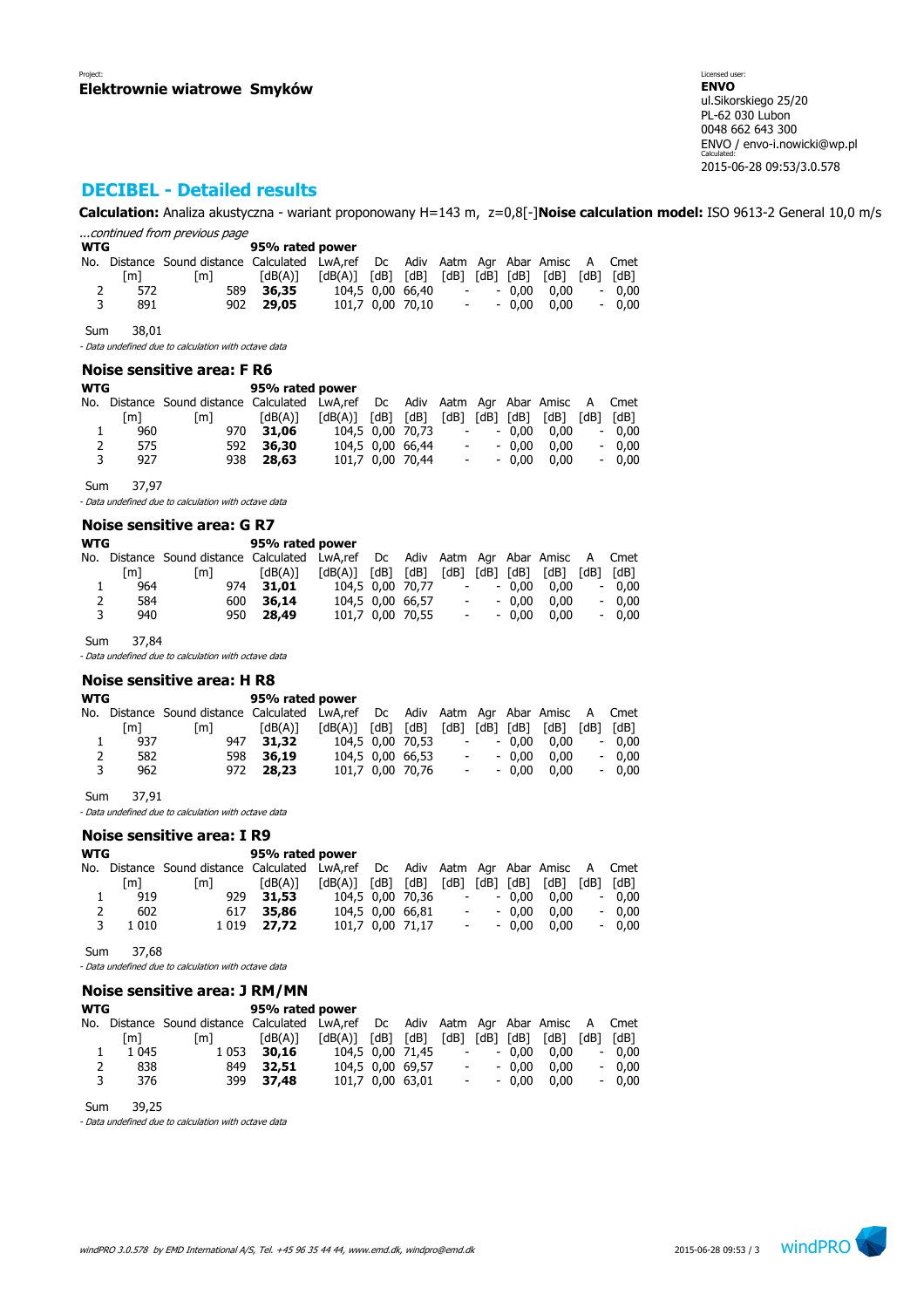# **DECIBEL - Detailed results**

**Calculation:** Analiza akustyczna - wariant proponowany H=143 m, z=0,8[-]**Noise calculation model:** ISO 9613-2 General 10,0 m/s **Noise sensitive area: K RM/MN**

### **WTG 95% rated power** No. Distance Sound distance Calculated LwA,ref Dc Adiv Aatm Agr Abar Amisc A Cmet [m] [m] [dB(A)] [dB(A)] [dB] [dB] [dB] [dB] [dB] [dB] [dB] [dB] 1 810 819 **32,89** 104,5 0,00 69,26 - - 0,00 0,00 - 0,00 2 1 124 1 130 **29,37** 104,5 0,00 72,06 - - 0,00 0,00 - 0,00 3 1 094 1 101 **26,87** 101,7 0,00 71,83 - - 0,00 0,00 - 0,00

Sum 35,18

- Data undefined due to calculation with octave data

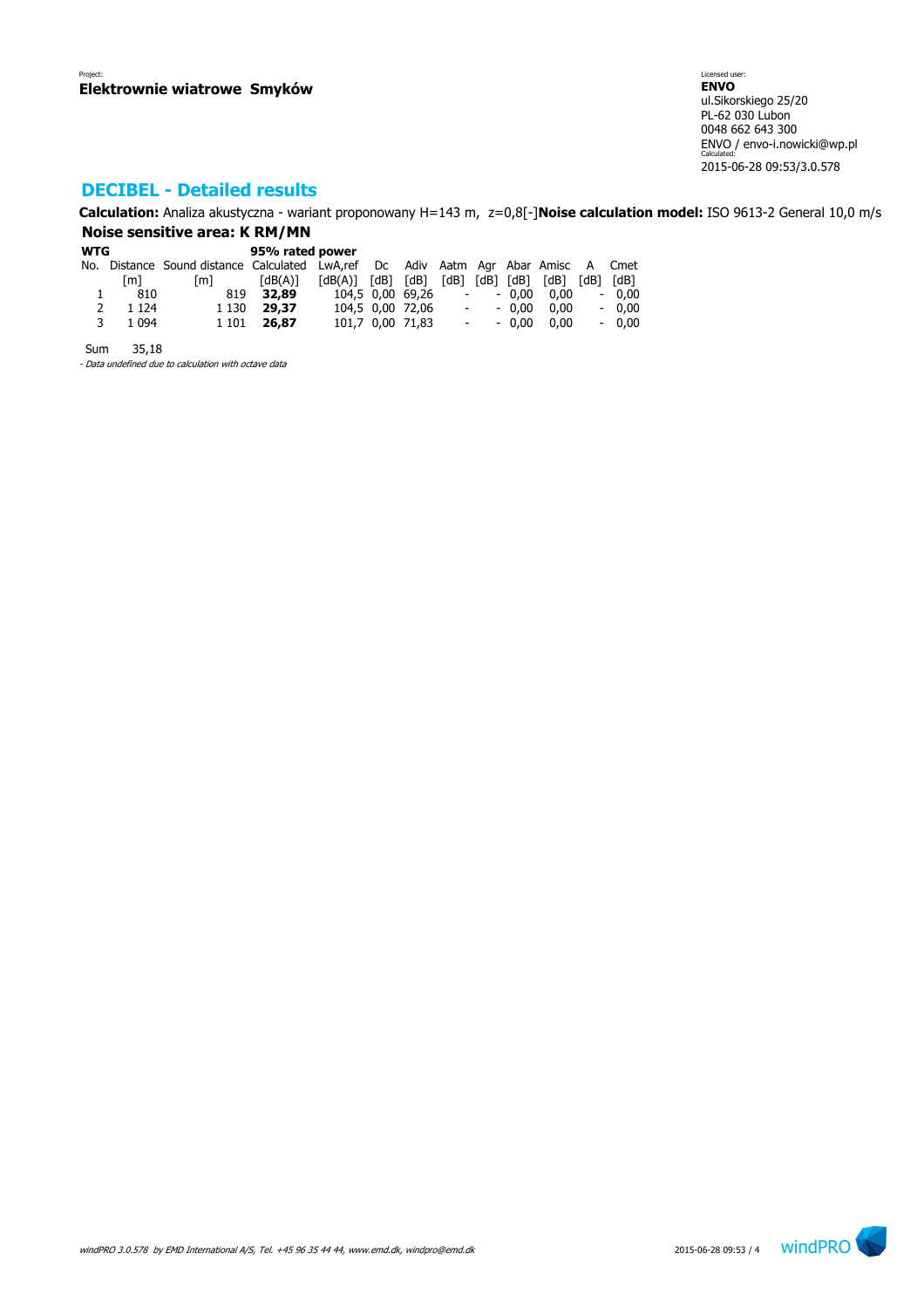### **DECIBEL - Assumptions for noise calculation**

**Calculation:** Analiza akustyczna - wariant proponowany H=143 m, z=0,8[-]**Noise calculation model:** ISO 9613-2 General 10,0 m/s **Noise calculation model:** ISO 9613-2 General **Wind speed:** 95% rated power else 10,0 m/s **Ground attenuation:** General, fixed, Ground factor: 0,8 **Meteorological coefficient, C0:** 0,0 dB **Type of demand in calculation:** 1: WTG noise is compared to demand (DK, DE, SE, NL etc.) **Noise values in calculation:** All noise values are mean values (Lwa) (Normal) **Pure tones:** Pure and Impulse tone penalty are added to WTG source noise **Height above ground level, when no value in NSA object:** 4,0 m Allow override of model height with height from NSA object **Deviation from "official" noise demands. Negative is more restrictive, positive is less restrictive.:** 0,0 dB(A) **Octave data required** Air absorption 63 125 250 500 1 000 2 000 4 000 8 000 [db/km] [db/km] [db/km] [db/km] [db/km] [db/km] [db/km] [db/km] 0,1 0,4 1,0 1,9 3,7 9,7 32,8 117,0 **WTG:** REpower 3.0M122 3000 122.0 !O! **Noise:** Level 0 - Guaranteed - - 07-2013 Source Source/Date Creator Edited Manufacturer 2013-07-10 USER 2013-12-23 10:16 Based on document SD-3.5-WT.PC-00-A-C-EN. **Octave data** Status Hub height Wind speed LwA,ref Pure tones 63 125 250 500 1000 2000 4000 8000 [m] [m/s] [dB(A)] [dB] [dB] [dB] [dB] [dB] [dB] [dB] [dB] From other hub height 143,0 95% rated power 104,5 No Generic data 86,1 93,1 96,5 99,1 98,9 96,0 91,2 81,7 **WTG:** REpower 3.0M122 3000 122.0 !O! **Noise:** Level 2 - Guaranteed - Sound Mgmt. 101.7 dBA - 10-2013 Source Source/Date Creator Edited Manufacturer 2013-10-07 USER 2013-12-05 13:48 Based on document SD-3.5-WT.PO-01-C-A-EN. **Octave data** Status Wind speed LwA,ref Pure tones 63 125 250 500 1000 2000 4000 8000 [m/s] [dB(A)] [dB] [dB] [dB] [dB] [dB] [dB] [dB] [dB] 101,7 No Generic data 83,3 90,3 93,7 96,3 96,1 93,2 88,4 78,9 **NSA:** R1-A **Predefined calculation standard: Imission height(a.g.l.):** Use standard value from calculation model **Noise demand:** 45,0 dB(A) **No distance demand NSA:** R2-B **Predefined calculation standard: Imission height(a.g.l.):** Use standard value from calculation model

**Noise demand:** 45,0 dB(A) **No distance demand**

**NSA:** R3-C **Predefined calculation standard: Imission height(a.g.l.):** Use standard value from calculation model

**Noise demand:** 45,0 dB(A) **No distance demand**